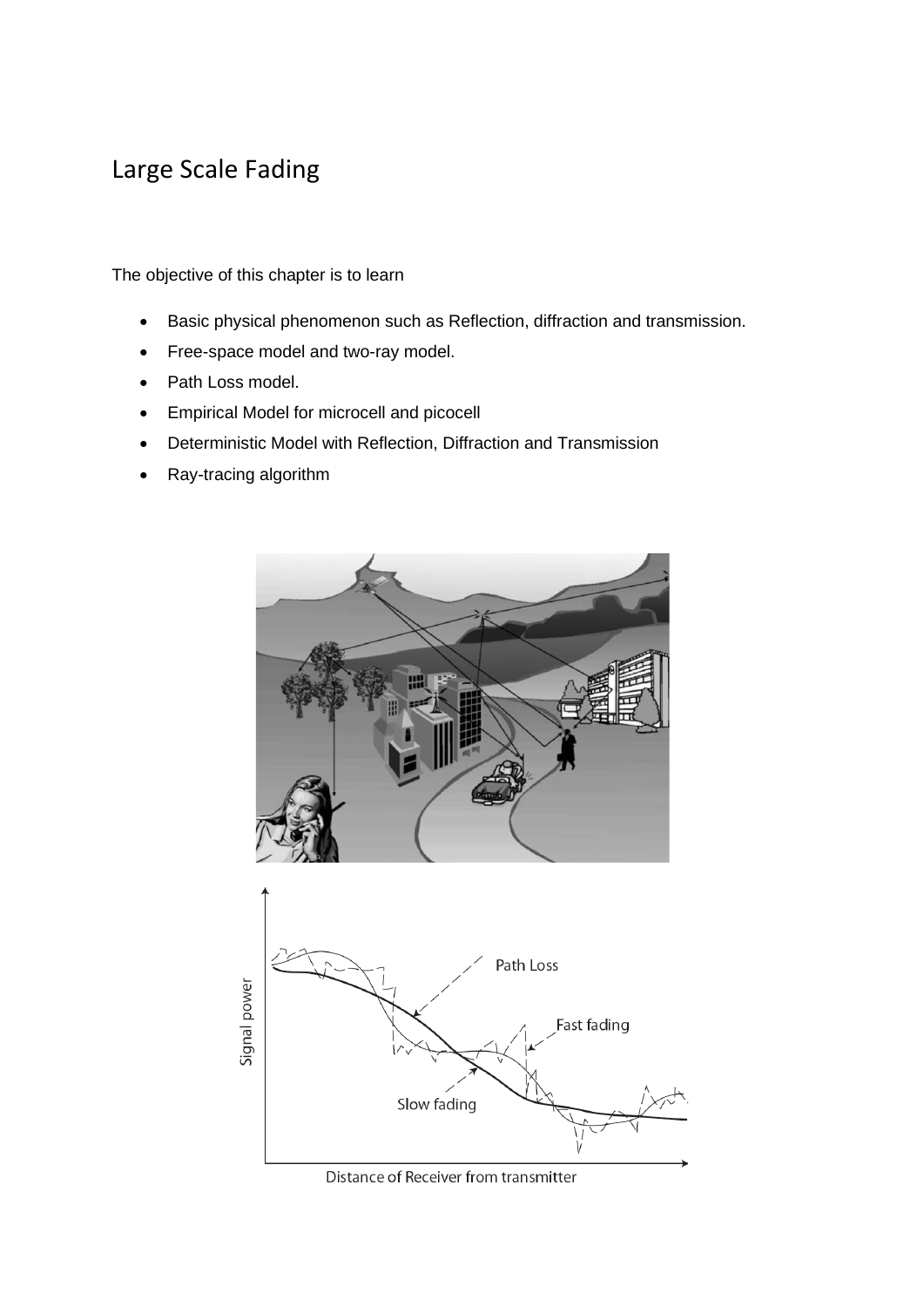**Figure 3: (a) A Scenario with multiple obstacles (b) Fast fading, Slow fading and Path loss**

# **4.1 Free-Space Model**

This model is the simplest model which is generally applicable in a scenario where the Tx and Rx hights are very high and they are not surrounded by any scattering. Though such scenario is not realist and yet such model is important as it works as a reference for comparison with other realistic scenario.



Figure 1: Free-space model

$$
P_R = \frac{P_T G_T A_R}{4\pi R^2} \qquad G_R = \frac{4\pi A_R}{\lambda^2} \tag{A}
$$

 $P_R$ = Received power

- $P_T$  = Transmitted power
- $G_T$  = Gain of the Transmitting Antenna
- $R =$  distance between Tx and Rx
- $G_R$  = gain of the Receiver Antenna

 $\lambda$  = Wavelength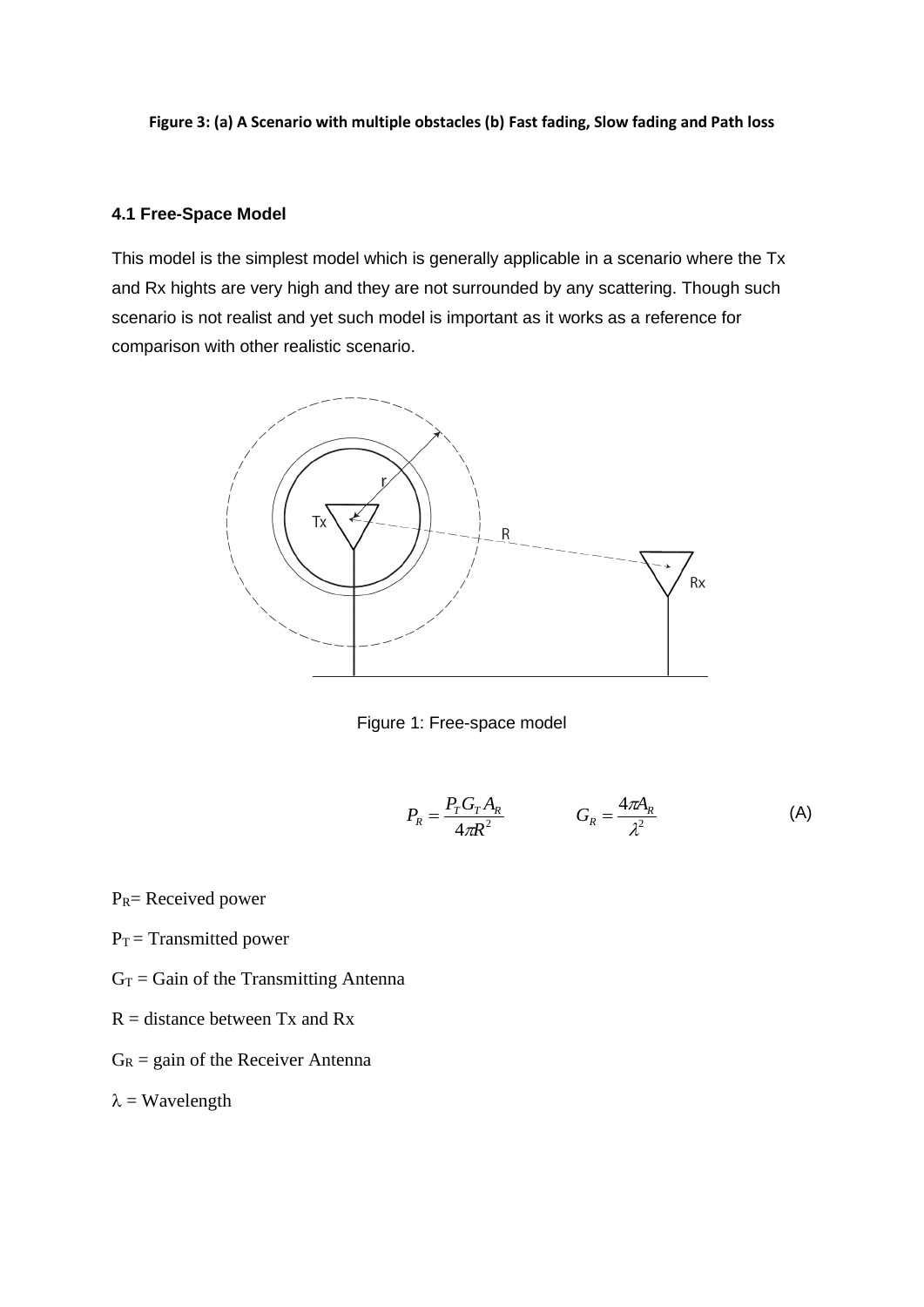$$
P_R = (P_T G_T) G_R \left(\frac{\lambda}{4\pi R}\right)^2
$$
  

$$
\left(\frac{4\pi R}{\lambda}\right)^2 = L_s
$$
 = Free Space path loss

 $L_s(dB) = 92.47 + 20 \log R + 20 \log f$  R in Km, f in GHz

It may be noted from (A) that the gain of the receiving antenna depends upon the effective aperture area of the antenna as well as frequency. If the effective aperture area is constant, then, gain increases with the increase in the frequency. Also it is evident from (B) that free-space path loss increases with the frequency. Therefore, including both the abovementioned fact, it can be concluded that for a given aperture area of the receiving antenna, total received power does not change with increase in the frequency.

**Example1:** If the effective aperture area of the receiver antenna is 0.03 square meter and the operating frequency is 2GHz. The Tx antenna is assumed to be omnidirectional and transmitter power is 10 dBW. The transmitter and receiver are situated in a open area where free-space path loss model is applicable. Compute the received power in dB. Assume the distance between Tx and Rx to be 1 Km. Also compute the free-space path loss in dB.

### **Solution:**

 $G_t = 1$  (Omni-directional antenna)  $R = 1 \ km, P_r = ?$ <br> $P_r (dB) = (P_t)_{dB} + (G_r)_{dB} - L_s (dB)$  $P_r (ab) = (P_t)_{ab} + (G_r)_{ab} - L_s (ab)$ <br>  $L_s (dB) = 92.47 + 20 \log R + 20 \log f$  $A_e = 0.03m^2$ 9  $A_e = 0.03m$ <br> $f = 2GHz = 2 \times 10^9 Hz$  $P_t = 1$  (**C**)<br> $P_t = 10dBW$  $P_t = 10$ *dBW*<br> $R = 1$  km,  $P_r = ?$ 

Where  $R$  in Km and  $f$  is in GHz.

## Hence

$$
L_s (dB) = 82.47 + 20 \log(1) + 20 \log(2)
$$
  
=98.49dB  

$$
G_r = \frac{4\pi A_e}{(0.15)^2} \qquad c = f \lambda \Rightarrow \lambda = \frac{3 \times 10^8}{2 \times 10^9} = 0.15m
$$
  
=16.76  $\Rightarrow$   $(G_r)_{dB}$  = 10 log 16.76 = 12.2dB  
 $\Rightarrow$   $(P_r)_{dB}$  = 10dBW + 12.2dB - 98.49dS = -76.29dB